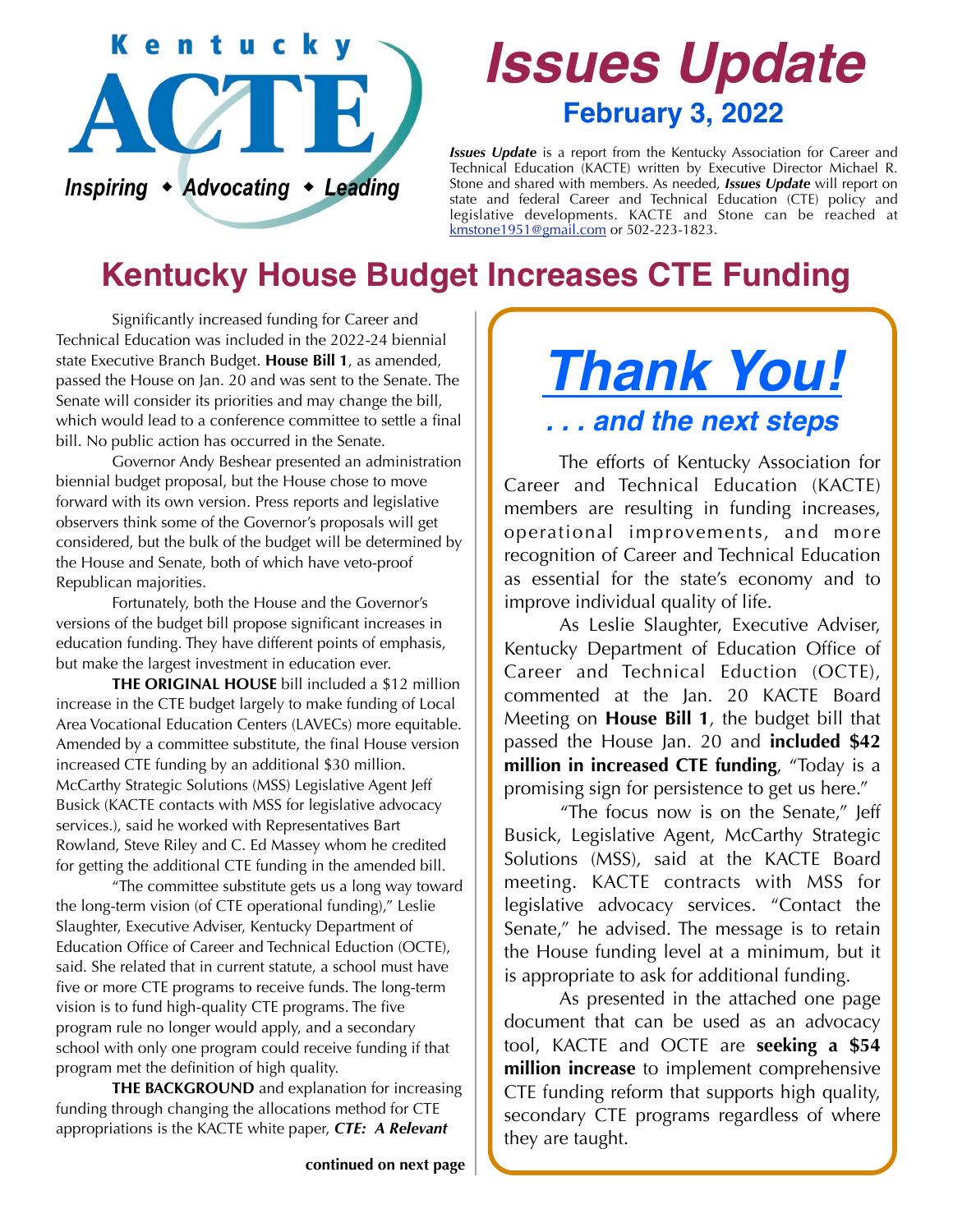## **Kentucky House Budget Increases CTE Funding**

*Education, Providing an Effective CTE System for Kentucky,* which may be found at [www.kyacte.org.](http://www.kyacte.org) KACTE received full support from OCTE to develop the paper, which was requested by General Assembly members. Also supporting the need for increased appropriations is KACTE's 2020 research report, *Starving: Status Report on CTE Funding of Operations, Supplies and Equipment,* which is posted on the website's Issues section.

*RELEVANT EDUCATION* suggests establishing CTE allocations on a student full time equivalent (FTE) basis. *The first step would add \$54 million in each year of the coming biennium to the existing CTE funding sources.* The FTE model will address the equity and access concerns facing CTE in Kentucky as explained in the white paper. It would bring equity to ATC and CTC funding, as well as provide CTE funding for CTE programs in high school CTE departments that meet the definition of high-quality CTE. The change funds programs rather than buildings. It incentivizes opening more programs and providing opportunities to more students.

 Recent announcements proclaim the economic development investment being made in Kentucky by business and industry. The resulting manufacturing, construction and service jobs will require high-level skills. CTE is and will be the best option for individuals to obtain needed workforce and workplace skills. CTE requires

## *Defining High-Quality CTE*

 To bring clarity to the burgeoning conversation around high-quality Career and Technical Education (CTE) and help CTE educators and administrators develop and improve the quality of their CTE programs of study, the Association for Career and Technical Education (ACTE) created an evidence-based framework defining high-quality CTE across 12 elements incorporating 92 criteria:

- 1. Standards-aligned and integrated curriculum.
- 2. Sequencing and articulation.
- 3. Student assessment.
- 4. Prepared and effective program staff.
- 5. Engaging instruction.
- 6. Access and equity.
- 7. Facilities, equipment, technology and materials.
- 8. Business and community partnerships.
- 9. Student career development.
- 10.Career and Technical Student Organizations.
- 11.Work-based Learning.
- 12.Data and program improvement.

More detail may be found at https://

www.acteonline.org/professional-development/highquality-cte-tools/.

investment to ensure it will meet the challenge of educating Kentucky's workforce, which will further economic growth across the Commonwealth.

 As legislative advocacy moves to the Senate, the KACTE Board approved a one-page advocacy sheet (attached to this *Issues Update*) to help KACTE members and CTE professionals contact their senators and ask for consideration of additional funding to advance the FTE operational model. KACTE will work with OCTE to continually provide updated information on the return on investment in CTE programs.

 Additional funding support proposed in the House bills added money to Area Technology Center (ATC) transportation and \$155 million for LAVEC facility construction/maintenance grants. KACTE and OCTE are asking that the budget language include ATCs as eligible recipients for facility grants.

#### *Education Budget Notes*

 CTE was not the only education program receiving significant increases in the House budget. The base for SEEK funding moves to \$4,100 in fiscal year 2022-23, and to \$4,200 in FY 2023-24. The budget authorizes a 6 percent raise in teacher salaries, but does not specify the funding source of the raises, leaving that to local determination. Fullday kindergarten is funded, and more dollars are added for transportation, but not at 100 percent.

 The House budget fully funds the actuarially required contributions to the Kentucky Teachers Retirement System (KTRS) at \$1.067 billion in 2022-23, and \$1.084 billion in 2023-24. It fully funds the state portion of health insurance for retired teachers under 65 years of age.

 Signifiant increases in postsecondary funding included in the House bill are: \$50 billion each year to the performance-based funding model; \$20 million each year to improve the healthcare workforce; fully funds the pension subsidy; \$350 million each year, divided equally between public universities and the Kentucky Community and Technical College System (KCTCS), to preserve property and facilities; fully funds a Workforce Participation Trust fund at all KCTCS locations; provides additional funding for the Work Ready Scholarship program.

 Kentucky Council on Postsecondary Education (CPE) President Aaron Thompson praised the Governor's and the House's budget proposals. "Their (Governor and legislator) support is crucial in maintaining affordability for students and their families, boosting student success and workforce outcomes, lifting disenfranchised citizens out of poverty and accelerating progress toward the state's goal of having 60 percent of working-age Kentuckians with a college-level certificate or degree by 2030. We simply can't have a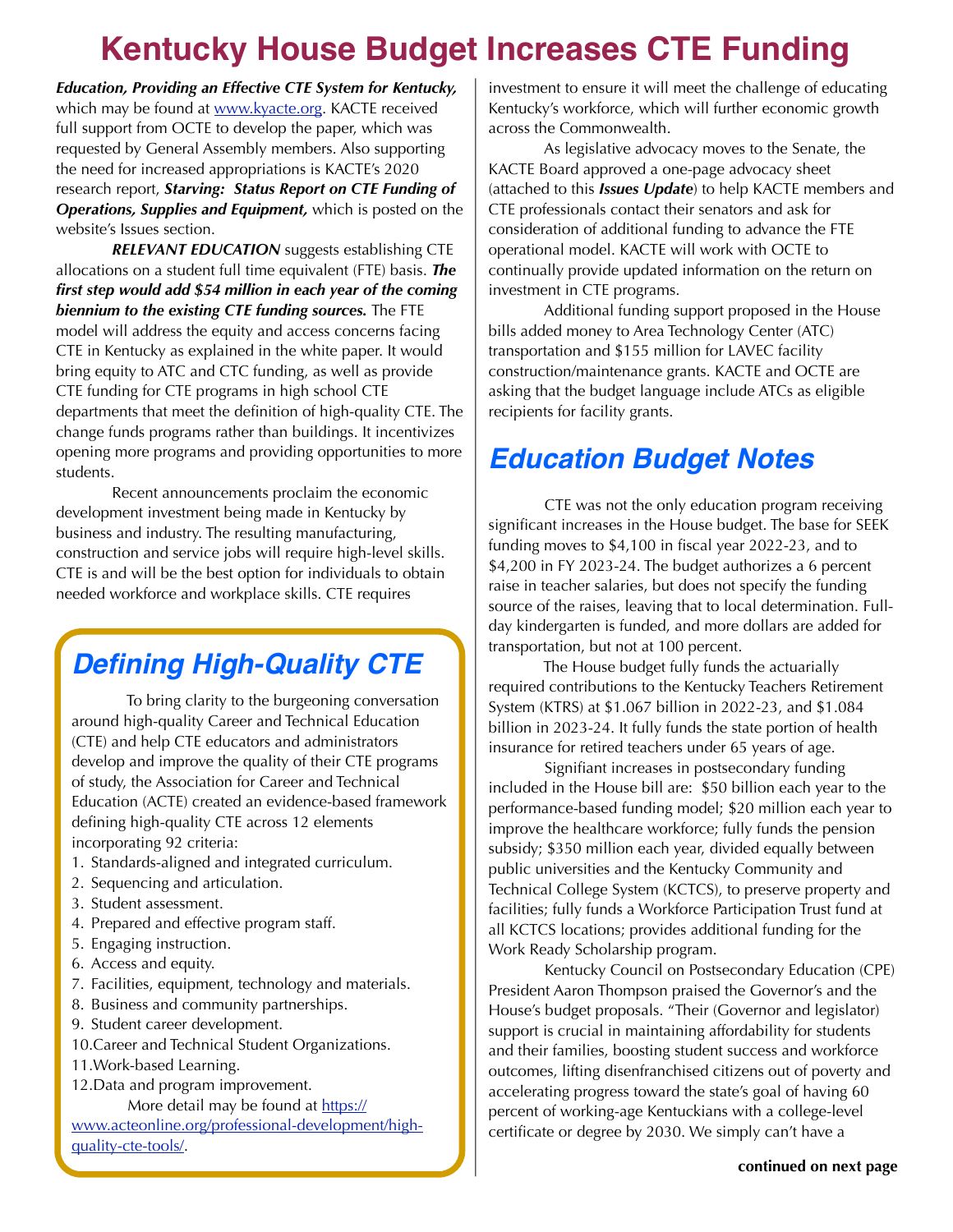### **Kentucky House Budget Increases CTE Funding**

thriving workforce and economy without a strong higher education system."

#### *Proposed Education Bills*

 The information on the following bills before the Kentucky General Assembly was verified Feb. 2, 2022. Please visit the Kentucky Legislative Research Commission website for current status: [https://legislature.ky.gov/](https://legislature.ky.gov/Legislation/Pages/default.aspx) [Legislation/Pages/default.aspx.](https://legislature.ky.gov/Legislation/Pages/default.aspx)

**Senate Bill (SB) 59** passed the Senate 33-0 and currently is in the House Committee on Committees. There has been no further action. The bill deletes the requirement for the high school sophomore ACT test, and it amends the secondary accountability system to include indicators of postsecondary readiness such as industry-recognized credentials or work experience.

**SB 1** passed the Senate 25-9 and currently is in the House Committee on Committees. The proposal changes the role of the site-base council to more advisory than decision making, placing the final authority with the superintendent, including the hiring of principals and curriculum. School funding requests will be made by superintendents, not councils. Local council policies must align with the adopted policies of the school board.

**House Bill (HB) 85** is posted for passage by the House awaiting final action before being sent to the Senate for consideration. It reorganizes the dual credit scholarship by adding CTE course eligibility, deleting the Kentucky Work Ready Scholarship program, increasing the funding ceiling, and extending eligibility to high school freshmen and sophomores.

**HB 126** is posted for passage by the House awaiting final action before being sent the Senate for consideration. It would require all graduating high school seniors to complete the FAFSA (free application for federal student aid) form.

**HB 44** passed the House 94-0 and currently is being considered by the Senate Education Committee. It permits granting student mental health days as excused absences.

**HB 14 and 18** are perhaps the most controversial proposals providing that no public school or public charter school offers any classroom instruction or discussion that incorporates designated concepts related to race, sex, and religion. It proscribes penalties for violations of the law. Both are assigned to the House Committee on Committees, and there has been no further action.

 **The 2022 Kentucky General Assembly session will continue through April 14. The one requirement of the legislative session is to pass the state budget bills. KACTE will continue to monitor the session and provide updates as needed on impacts on and proposals affecting CTE.**

#### *Students Shine During CTE Month Activities*

 February is Career and Technical Education (CTE) Month, and Kentucky's CTE students and Career and Technical Education Student Organization (CTSO) state officers will be prominent in the State Capitol on Kentucky's CTE Student Leadership Day, Feb. 8.

 Governor Andy Beshear signed a proclamation declaring February Career and Technical and Entrepreneurial Education Month. The theme set by the Association for Career and Technical Education (ACTE) for the national commemoration is *Celebrate Today; Own Tomorrow!*

Schools are encouraged to publicize the relevance and quality of CTE in their community during CTE Month.

 At the State Capitol, CTSO state officers will meet with leadership of the General Assembly. They will not lobby for CTE, but they stand as examples of the relevance and quality of CTE in Kentucky. CTE is critical to the state's economic and workforce development, and it contributes to individuals attaining a higher standard of living.

**FOLLOWING AN ASSEMBLY** of about 300 CTE students from around the Commonwealth on the citizens role in the legislative and governing process at Frankfort High School, they will go to the State Capitol to meet with their senator and representative, tour the Capitol, and watch the General Assembly sessions that convene at 2 p.m. The students will be noticeable in their official dress walking through the halls of the Capital and Capital Annex.

 Floor resolutions or citation will be introduced before the Senate and House of Representatives recognizing CTE, CTSOs, and Student Leadership Day. Hewett Lessenberry, Technology Students Association (TSA) State President who attends Glasgow Independent High School, will speak at the House Education Committee meeting at 8 a.m. on Feb.8. Kelly Baird, FFA State Vice-President who attends the University of Kentucky, will speak at the Senate Education Committee meeting at 11:30 a.m. on Feb. 10.

 On the evening of Feb. 7, CTSO state officers will participate in a legislative leadership training in Frankfort. They will learn the proper form for meeting with legislators along with details about Kentucky's legislative and governing process.

**STUDENT LEADERSHIP DAY** is organized by the Kentucky Association for Career and Technical Education (KACTE) in collaboration with the CTSO State Advisers in the Kentucky Department of Education Office of Career and Technical Education (OCTE). This will be the 20th year KACTE and OCTE have cooperated to provide a unique citizenship learning opportunity for CTE Students.